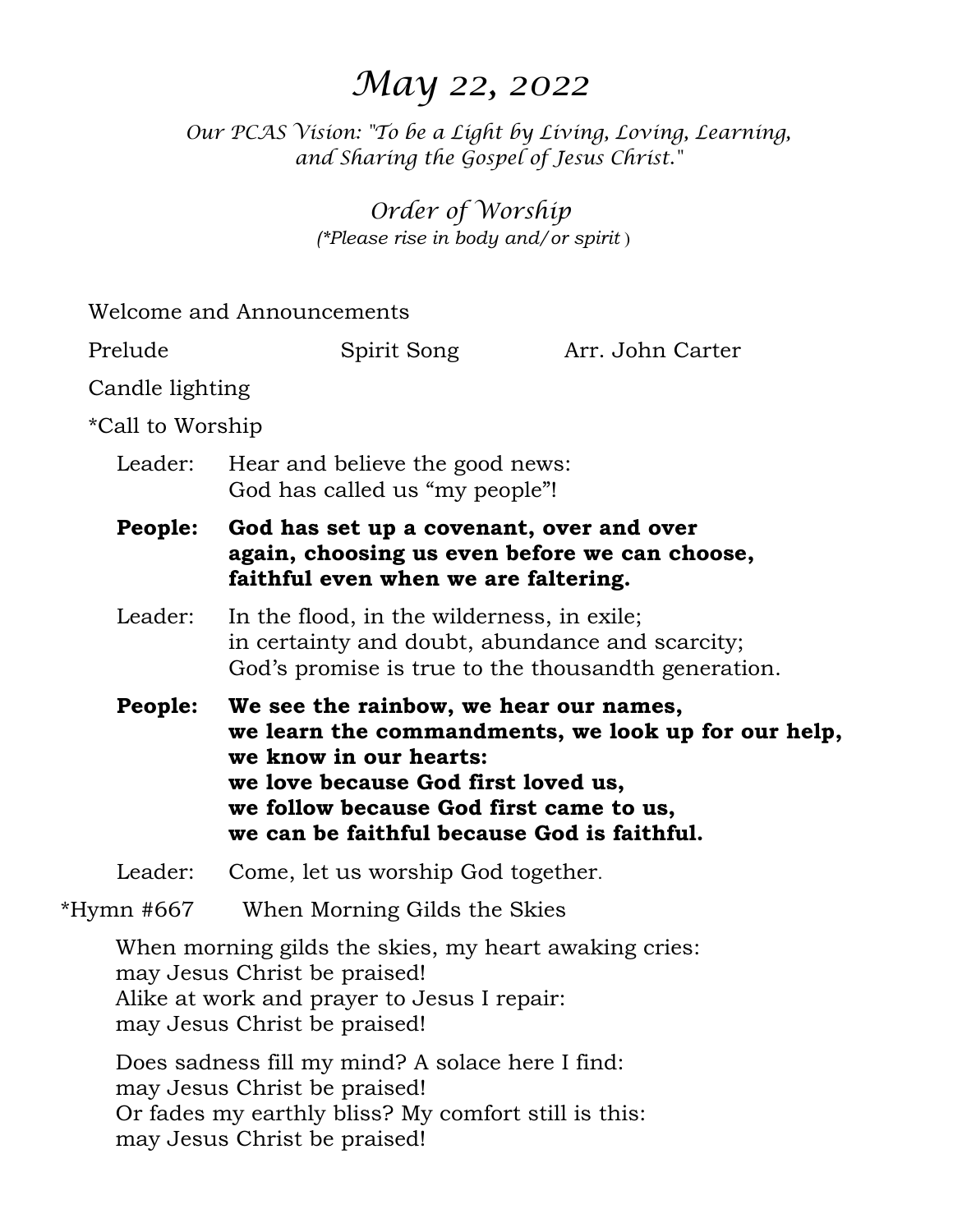Let earth's wide circle round in joyful notes resound: may Jesus Christ be praised! Let air and sea and sky from depth to height reply: may Jesus Christ be praised!

Be this, while life is mine, my canticle divine: may Jesus Christ be praised! Be this the eternal song through all the ages long: may Jesus Christ be praised!

Call to Confession

Leader: Let us approach God with our desire to grow in holiness and become more Christ-like in our living. We pray together that God would help us with the following struggle:

Prayer of Confession **(unison)** 

**O God of all life, we confess that in our attempt to distinguish between who we are and who we are not, we become too comfortable assigning the label "enemy". We draw a line that becomes hard to erase. Once we claim someone as our enemy, we get caught in the sin of dehumanizing thoughts. They are no longer a person first, but an object of scorn. We fall into the same behaviors we have judged them for.** 

**When You teach us to love our enemy, You insist first and foremost that we remember their humanity. We need not love in the usual sense of the word, with warmth; but You do ask us to see them as someone You love and You desire to transform, like we are seeking transformation now. It is easier said than done, and so we come before you looking for strength to overcome these instincts. Amen.** 

Moment of Silent Reflection

Assurance of Pardon

 Leader: God's truth remains eternal: created in the divine image, we have intrinsic value, a value not associated with our doing, but with our being. Because we live, God show us respect and dignity, treating us with grace and mercy. Even on our worst day, God honors our humanity. Know your worth as a child of God, and in faith be assured of your forgiveness, for nothing can stand in the way of God's love for you.

# **People: Thanks be to God.**

Prayer for Illumination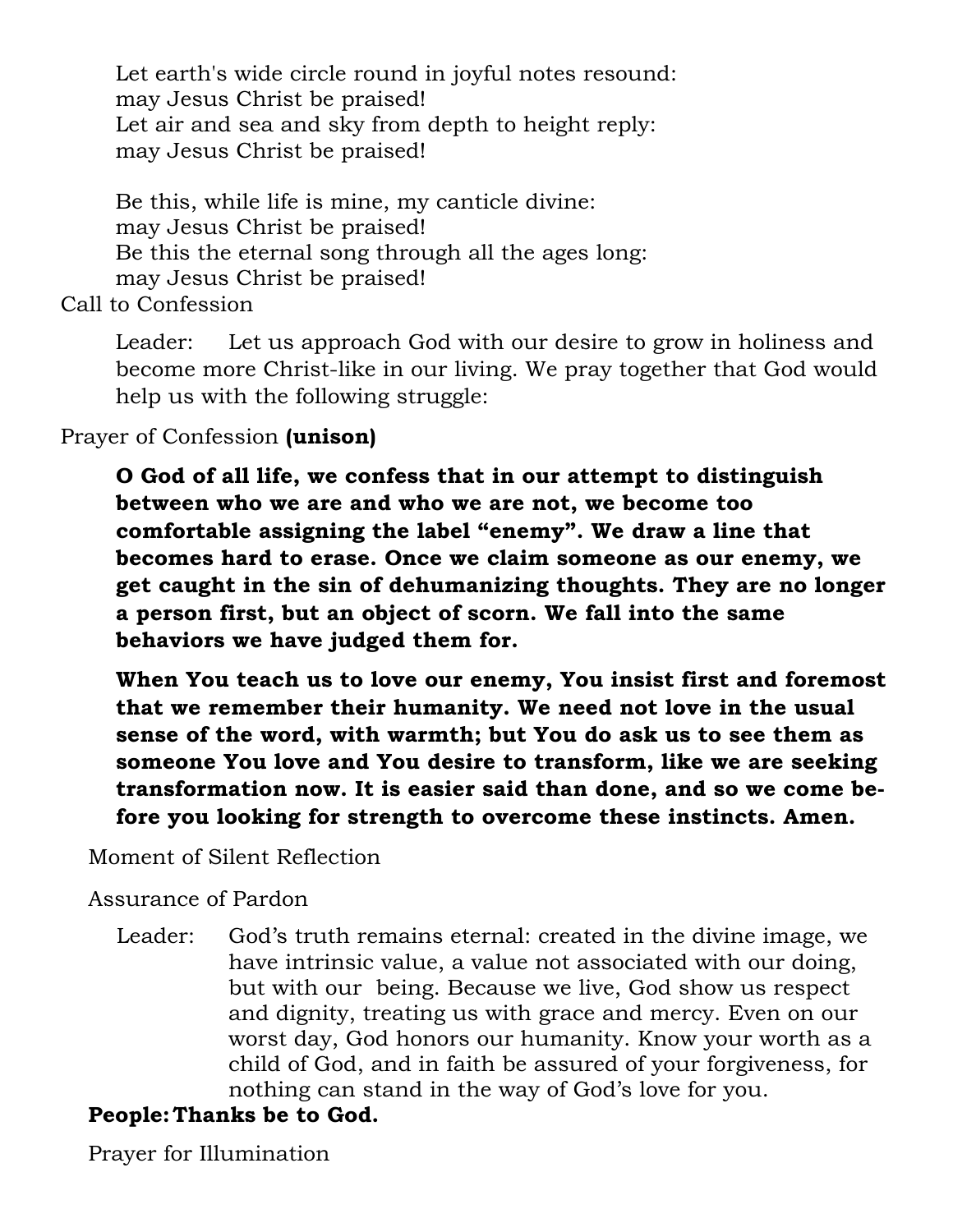First Scripture Lesson Proverbs 24:17-20

This is the Word of the Lord. **Thanks Be to God!** 

Sharing of Joys and Concerns

Prayers of the Church & The Lord's Prayer

\*Passing of the Peace

\*Hymn #300 We Are One in the Spirit

We are one in the Spirit; we are one in the Lord; we are one in the Spirit; we are one in the Lord, and we pray that all unity may one day be restored:

### *Refrain*

### **And they'll know we are Christians by our love, by our love; yes, they'll know we are Christians by our love.**

We will walk with each other; we will walk hand in hand; we will walk with each other; we will walk hand in hand, and together we'll spread the news that God is in our land:

# *Refrain*

We will work with each other; we will work side by side; we will work with each other; we will work side by side, and we'll guard human dignity and save human pride:

# *Refrain*

All praise to the Father, from whom all things come, and all praise to Christ Jesus, God's only Son, and all praise to the Spirit, who makes us one:

# *Refrain*

Second Scripture Lesson Acts 9:10-22

This is the Word of the Lord. **Thanks Be to God!** 

| Sermon                | "God Acts: The Enemy Loved" |                |
|-----------------------|-----------------------------|----------------|
| <b>Offering</b>       |                             |                |
| Offertory             | The Lord's Prayer           | Albert Malotte |
| *Doxology             |                             |                |
| *Prayer of Dedication |                             |                |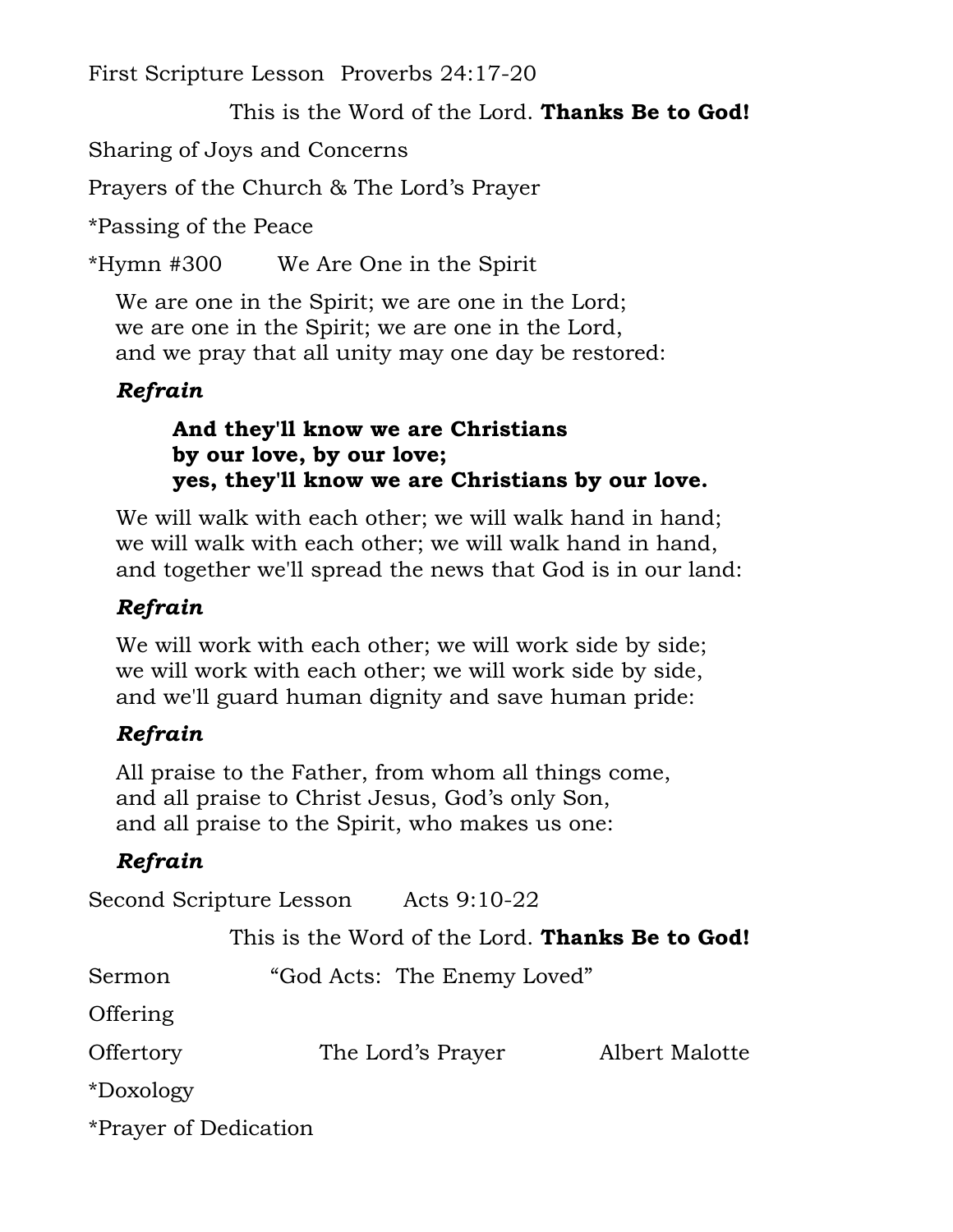### \*Hymn Christ, Your Words of Love Confound Us

Christ, your words of love confound us, even as we give you praise, for the lessons that you teach us seem so far from this world's ways. How can we love those who hate us? How can we love enemies? What of people who abuse us? How can we love even these?

Make us mindful: love is action, not a feeling that uplifts. In each daily situation, love's the greatest of all gifts. It's the wiser, stronger person who will break the chain of hate. Love can usher in redemption; love can make a people great.

Faced with those who seek to hurt us, make us confident and free: you don't call us to be helpless but to stand with dignity. Lord, when others are demanding, may we know they matter more than our money or possessions. May we share, not keeping score.

If we love just those who love us, where's the giving? Where's the grace? Even sinners try to do this; they have friends that they embrace. May we do, Lord, unto others as we'd have them also do. You have shown us: Love is action. May we love, and make things new.

\*Benediction

Postlude How Great Thou Art Arr. John Carter

| <b>Worship Leaders</b> |                                          |  |  |
|------------------------|------------------------------------------|--|--|
| Liturgist:             | Elder Patricia Apy                       |  |  |
| Ushers:                | Team B                                   |  |  |
| Zoom Host:             | Jim Wright                               |  |  |
| Hymn Leadership:       | Sean Starke, Bing and Barbara Prestridge |  |  |
| Organ and Piano:       | Marcello Velame                          |  |  |
| Soloist:               | Robert McGary                            |  |  |
| Video Editing:         | Rich Vodhanel                            |  |  |
| Coffee Hour:           | Christian Ed. Committee                  |  |  |
|                        |                                          |  |  |

The Chancel Flowers today are given by Jane and Al Wagner, in celebration of their 68th wedding anniversary.

#### **Church Staff**

Pastor: Director of Music Ministries: Sexton:

Rev. Katja Gruening Marcello Velame Douglas Silk